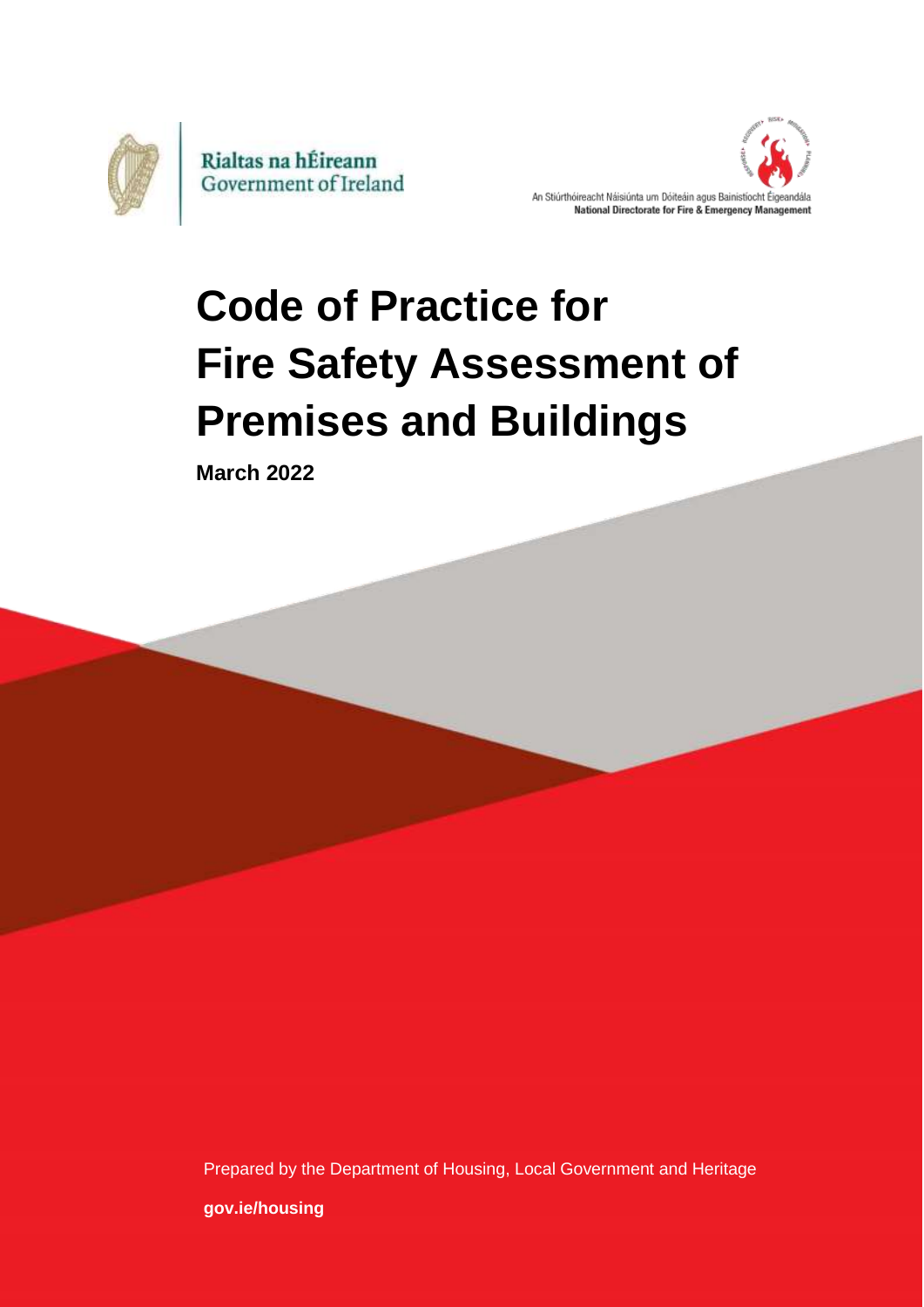## **Contents**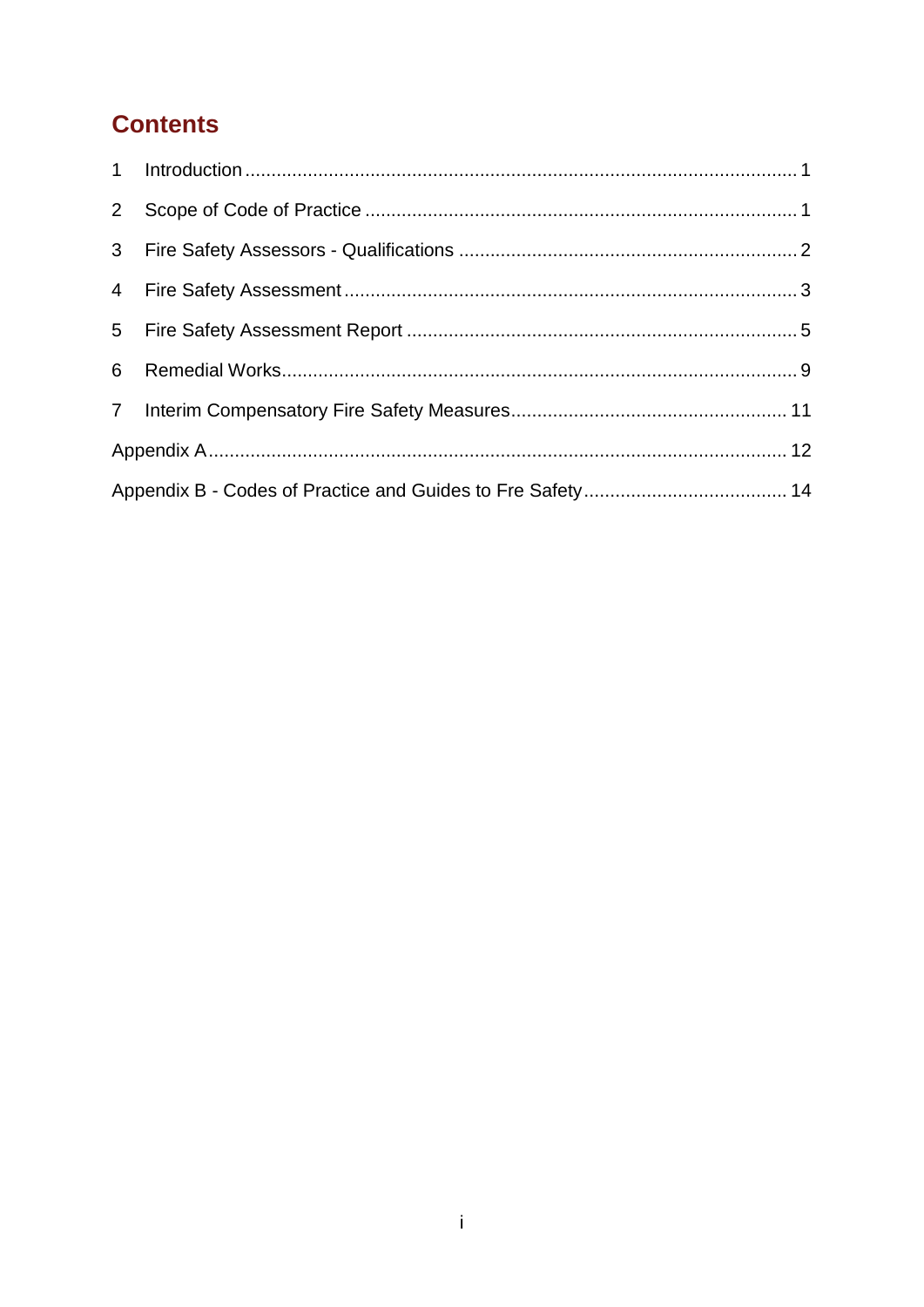## <span id="page-2-0"></span>**1 Introduction**

Persons having control over premises to which Part III of the Fire Services Acts 1981 and 2003 applies have statutory duties in respect of provisions for fire safety on the premises. These duties are set out in section 18(2) of the Acts. Guidance on these duties is given in the **Fire Safety Guide for Building Owners and Operators - Guide for persons with responsibilities under section 18(2) Fire Services Acts 1981 and 200***3* – to be published by the Department of Housing, Local Government and Heritage.

Under section 18(6) of the Acts, a person authorised by a fire authority may require a person having control over premises, an owner or an occupier of premises, to carry out a fire safety assessment of the premises and to notify the fire authority of such assessment.

Persons having control, owners or occupiers of premises may also require a fire safety assessment of the premises, to assist them in making provision for safety of life from fire, in meeting the duties set out in section 18(2) of the Acts, or in providing evidence to regulatory bodies or registration agencies.

Where a fire safety assessment has been required by a person authorised by a fire authority, it should be completed in a timely fashion, without undue delay or within an agreed timeframe.

## <span id="page-2-1"></span>**2 Scope of Code of Practice**

- **2.1** This code of practice is published under section 18A of the Fire Services Acts 1981 and 2003. It provides guidance in respect of steps to be taken, and items to be considered, in carrying out and compiling a fire safety assessment. The guidance in this code of practice will be of assistance to:
	- those carrying out fire safety assessments of premises or buildings,
	- those reviewing fire safety assessments of premises or buildings, and,
	- the person having control, owner or occupier of premises or buildings to which the Fire Services Acts apply.
- **2.2** The guidance in this code of practice deals with assessment of provisions for compliance with the requirements of the Acts, in respect of the safety of persons in the event of fire; while provisions for life safety may also enhance protection of property, this guidance is not intended to deal with protection of property.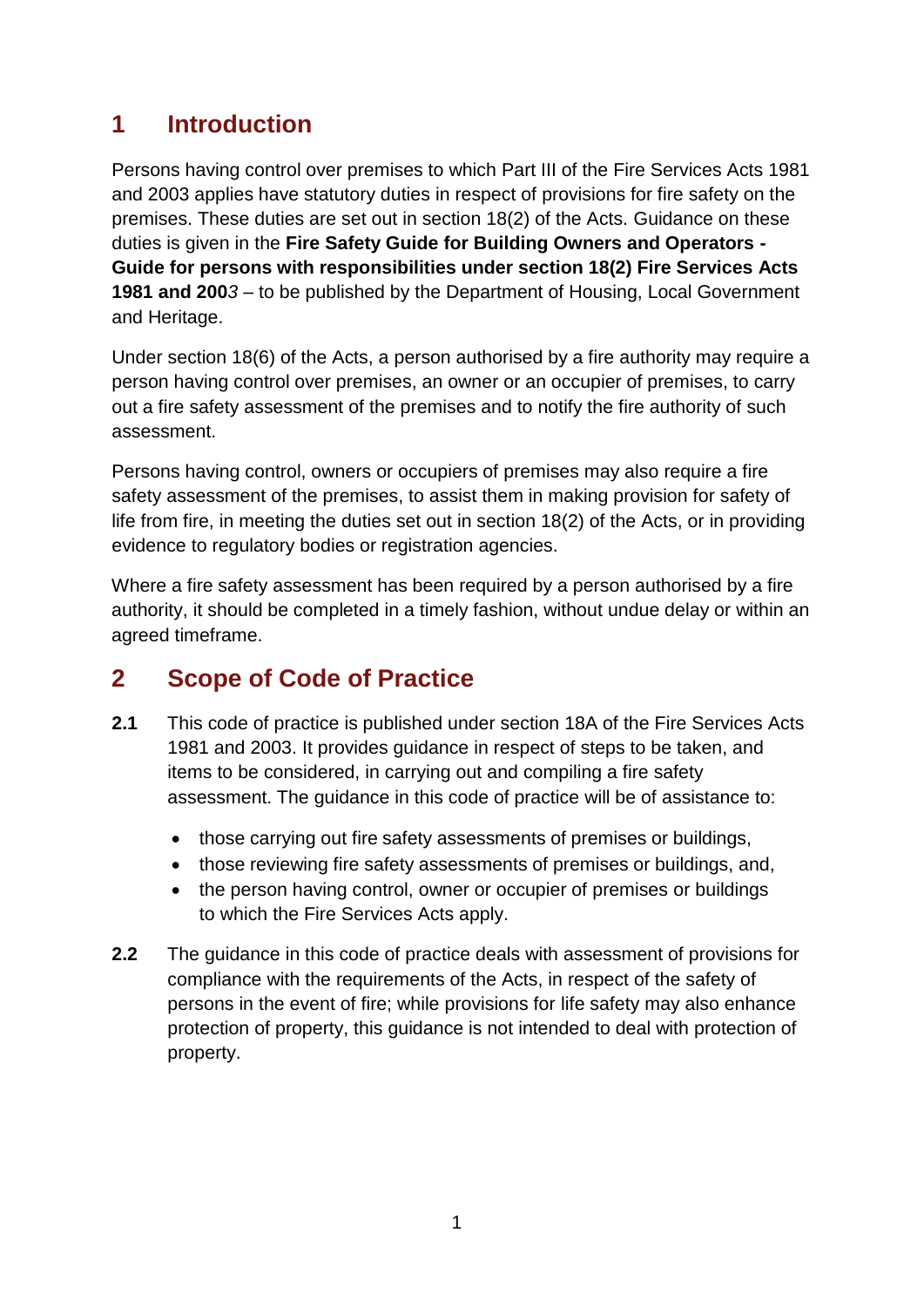## <span id="page-3-0"></span>**3 Fire Safety Assessors - Qualifications**

**3.1** The fire safety assessment of a premises or buildings should be carried out by persons with appropriate qualifications and experience. In some cases, the assessment may be carried out by a team – the experience of the team should include suitable experience of the items listed in sections 5.5 and 5.6, below, where relevant to the premises under assessment.

Overall responsibility for the assessment, and for preparation and sign-off of a fire safety assessment report (see 5, below), should be held by someone who is in one of the following categories:

- Registered Architects that are on the register maintained by the RIAI under Part 3 of the Building Control Act 2007,
- Building Surveyors that are on the register maintained by the SCSI under Part 5 of the Building Control Act 2007,
- Chartered Engineers on the register maintained by Engineers Ireland under section 7 of the Institution of Civil Engineers of Ireland (Charter Amendment) Act 1969, or,
- Members of the Institution of Fire Engineers who hold the title Chartered Engineer.

The assessor or assessment team should hold suitable professional indemnity insurance.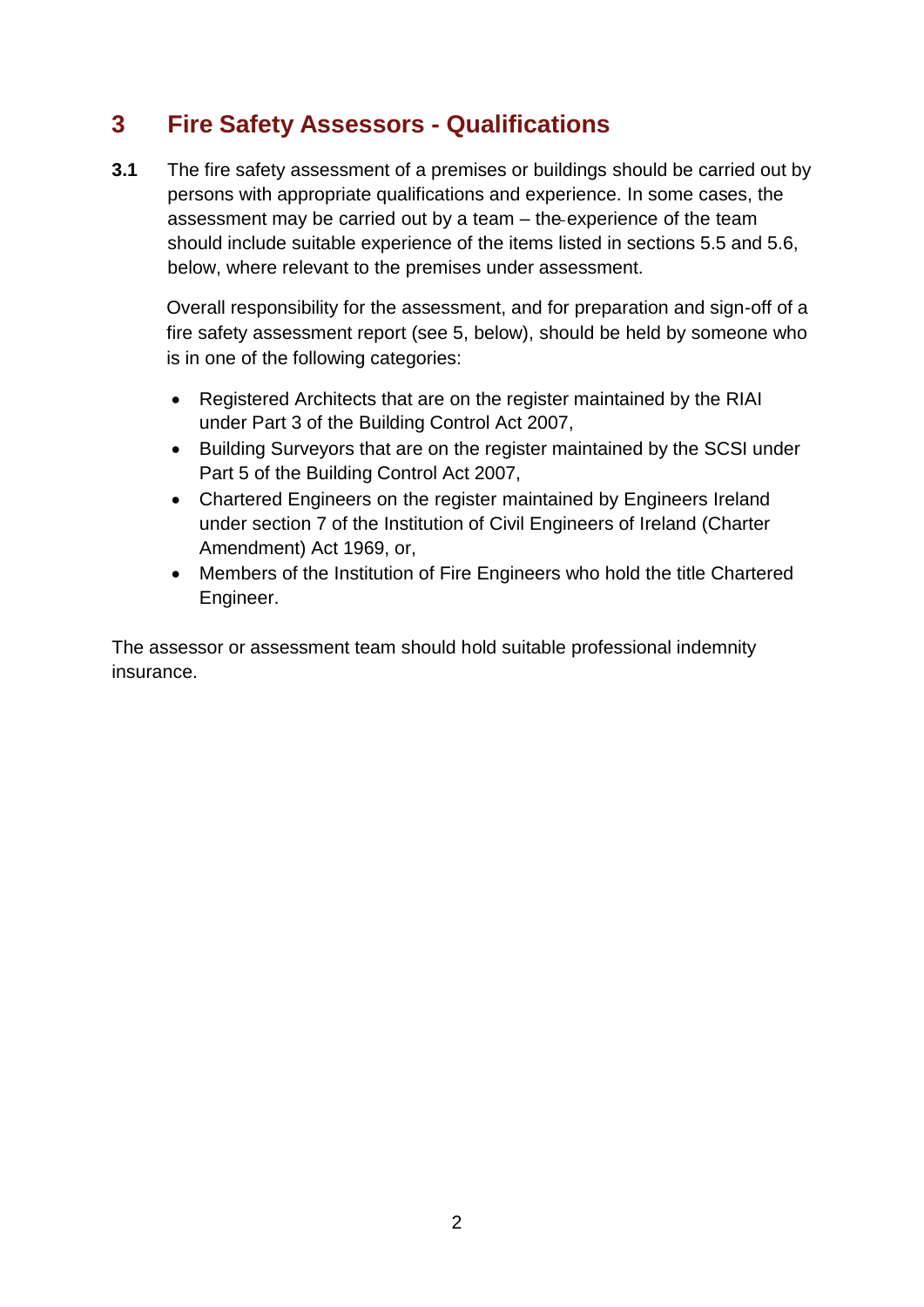## <span id="page-4-0"></span>**4 Fire Safety Assessment**

- **4.1** A fire safety assessment should be a specific consideration of each building or premises, taking into account the construction, characteristics, circumstances, and the use(s) to which the premises or buildings are put.
- **4.2** The assessor or assessment team should consider the scale and scope of fire safety assessment required for the premises or buildings concerned, taking into account:
	- the scale and complexity of buildings,
	- $\bullet$  the use to which premises are put, and,
	- the age of buildings, including whether construction or works were carried out within the building control system, and extent of evidence or certification available in respect of compliance with relevant Building Regulations requirements.
- **4.3** The assessor or assessment team should consider if the passive and active fire safety measures, as well as procedures and management of fire safety in the premises, are to appropriate standards, suitable for the use and/or occupancy of the premises, and in compliance with section 18(2) of the Fire Services Acts 1981 and 2003.
- **4.4** Every fire safety assessment must include a survey or inspection of the premises or buildings concerned.
- **4.5** In addition to the survey of premises and buildings, the assessor or assessment team may find relevant information in available documents, such as fire safety certificate application file, certificates of compliance on completion, planning permissions, plans of the premises, construction drawings, fire safety register, etc.
- **4.6** In some cases, the assessor or assessment team may consider that exploratory work or invasive investigation is required, to provide necessary information for a fire safety assessment. While the extent of such works will be a matter to be determined in each individual case, in general, such investigation begins on a limited scale, with decision on further investigation, based on the findings of initial investigation.
- **4.7** In preparing the fire safety assessment, the assessor or assessment team should consider compliance with relevant standards, including Building Regulations requirements where applicable, and applicable codes of practice for premises and building(s) concerned. In some cases, the use of a fire engineering approach to assess the existing construction and facilities may be applicable.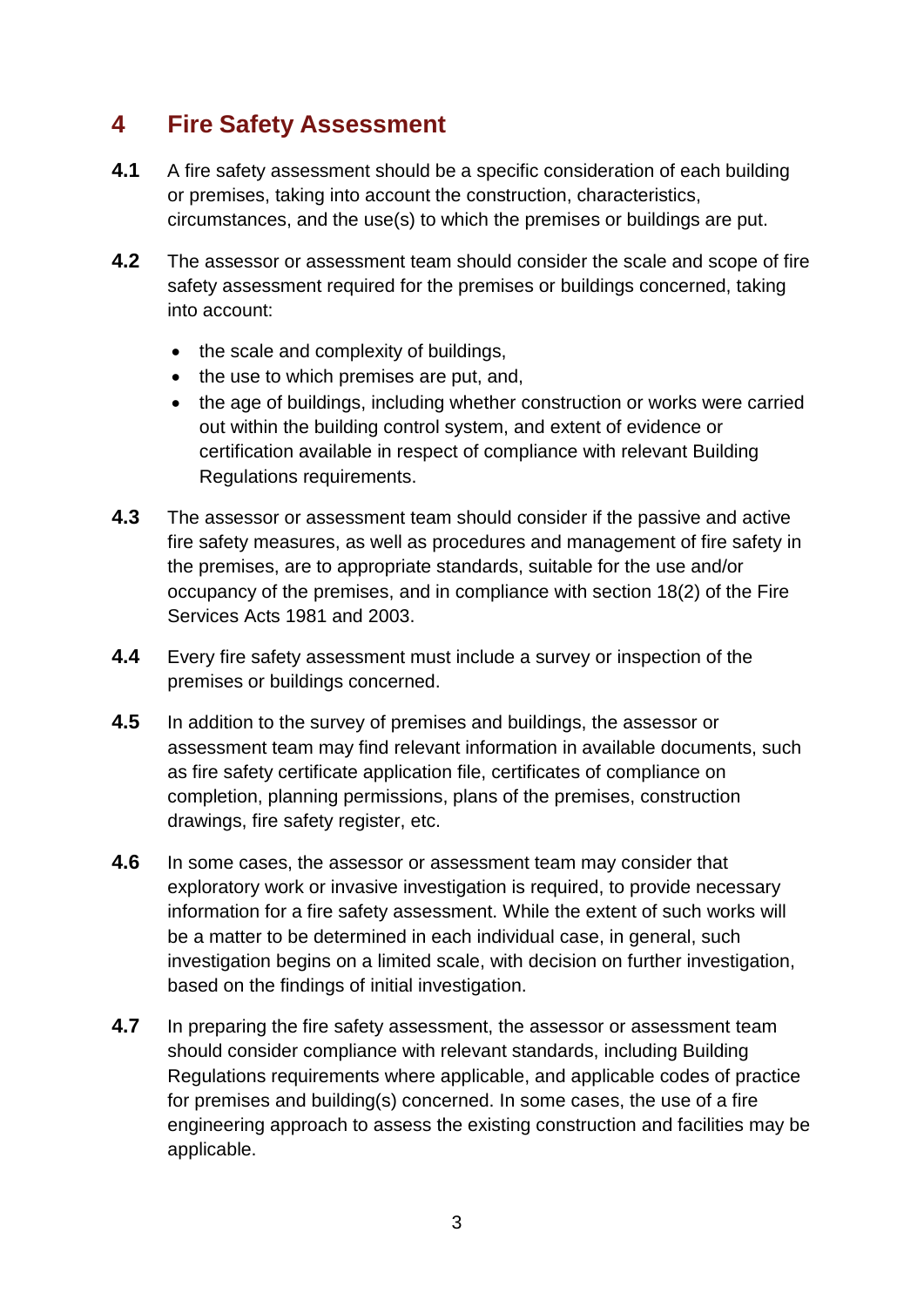Buildings or works that attracted the requirements of Building Regulations at the time of construction or works should be assessed with reference to those requirements.

Guides and codes of practice, relevant for a range of existing buildings, have been issued by the Department of Housing, Local Government and Heritage – they are available at the Department's website [\(www.gov.ie/housing\)](http://www.gov.ie/housing), and are listed at Appendix B.

In the absence of applicable Irish standards or codes of practice, reference may be made to relevant international standards or codes of practice for fire safety in buildings; care should be taken, however, to ensure that their application in Ireland is appropriate, and that Irish practice, policy and statutory requirements are taken into account when considering such application.

For example, a **stay put** policy may be in effect for certain categories of building in some countries, but, in Ireland, in most buildings and circumstances, the recommended approach for all occupants is to evacuate to a place of safety in the event of fire or alarm. Special provisions (such as progressive horizontal evacuation) are necessary for buildings, such as hospitals or residential care homes, where full evacuation of patients or residents may not be feasible or advisable.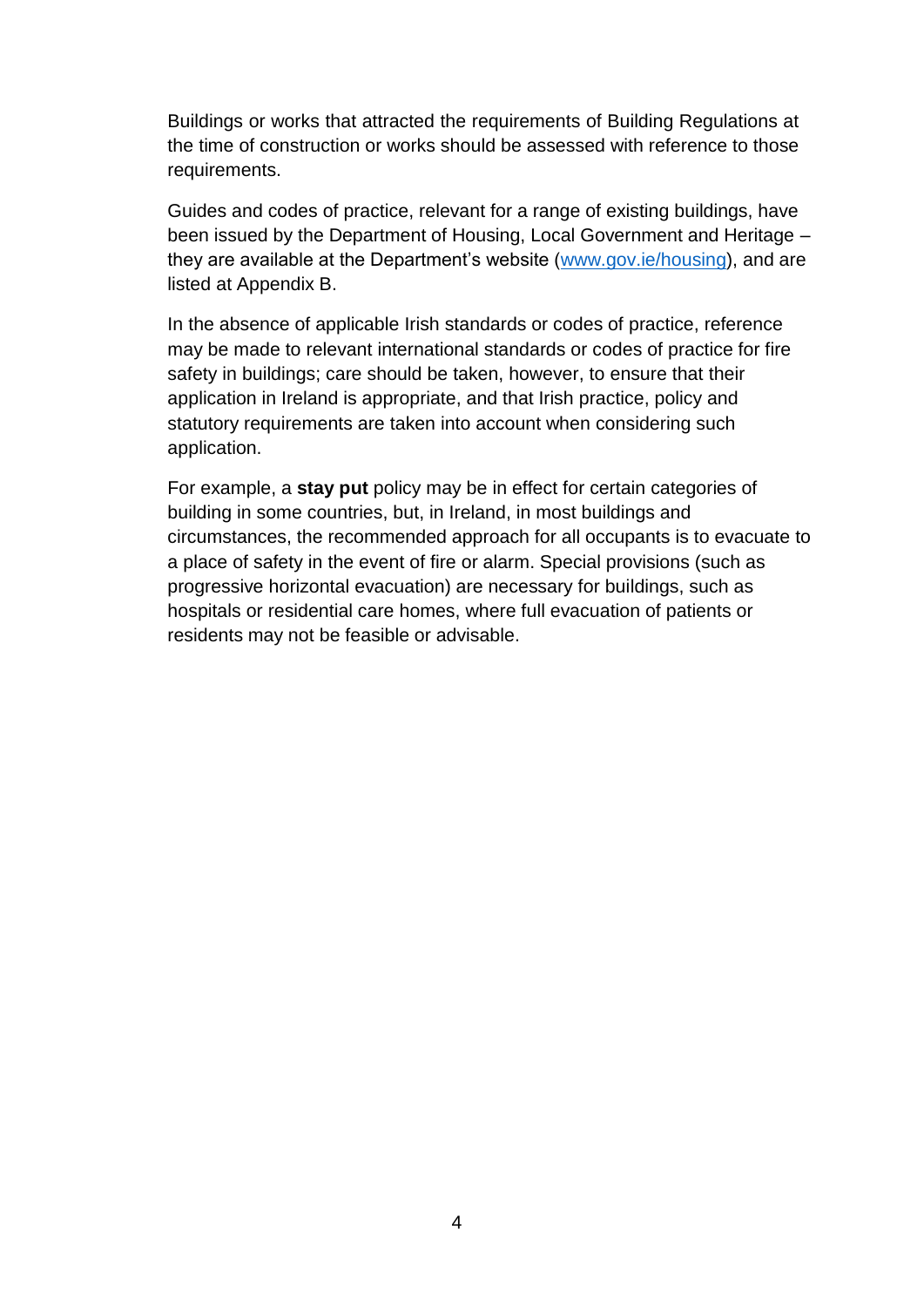## <span id="page-6-0"></span>**5 Fire Safety Assessment Report**

- **5.1** The assessor or assessment team, having carried out a fire safety assessment, should provide a fire safety assessment report to the person having control, the owner or occupier of the premises. The fire safety assessment report should address each item listed in sections 5.5 and 5.6 below, or should indicate where an item may not be applicable. The report should also indicate the basis of assessment, refer to information, standards and evidence considered, and set out conclusions and recommendations.
- **5.2** The items listed in sections 5.5 and 5.6 are intended to identify the items that are expected to be relevant in the case of many premises and buildings. Where additional issues arise in the case of premises or buildings under assessment, or come to the attention of the assessor or assessment team, these should be similarly addressed in the fire safety assessment report.
- **5.3** The report should include recommendations considered necessary by the assessor or assessment team for fire safety in the building or premises. Recommendations may include recommendations for remedial works (see 6, below), as well as fire safety management measures, such as maintenance of fire protection equipment (fire detection and alarm systems, emergency lighting systems, fire resisting doors, hold-open devices, etc.), limitations on use or numbers of occupants on the premises, or part thereof, or other relevant measures.

#### **5.4 Contents of Fire Safety Assessment Report**

- **5.4.1** The fire safety assessment report should include and address the following:
	- Description of the premises or building, and the use(s) and occupancies of the premises and individual buildings, or parts of buildings,
	- Date of Inspection(s)
	- Information on any feature(s) of the premises or building that are relevant to the fire safety assessment,
	- Information on assessment method(s) (including surveys, inspections and/or invasive investigations), standards or codes of practice, evidence, and information taken into account in the fire safety assessment,
	- Information used in the assessment such as information taken from the building safety file, fire safety certificate application, correspondence from fire authority, building control authority, etc.
	- Plans, drawings, photographic evidence, etc.
	- Recommendation(s) in respect of the suitability of existing fire safety provision in the premises or buildings to accommodate the existing use(s) and/or occupancies,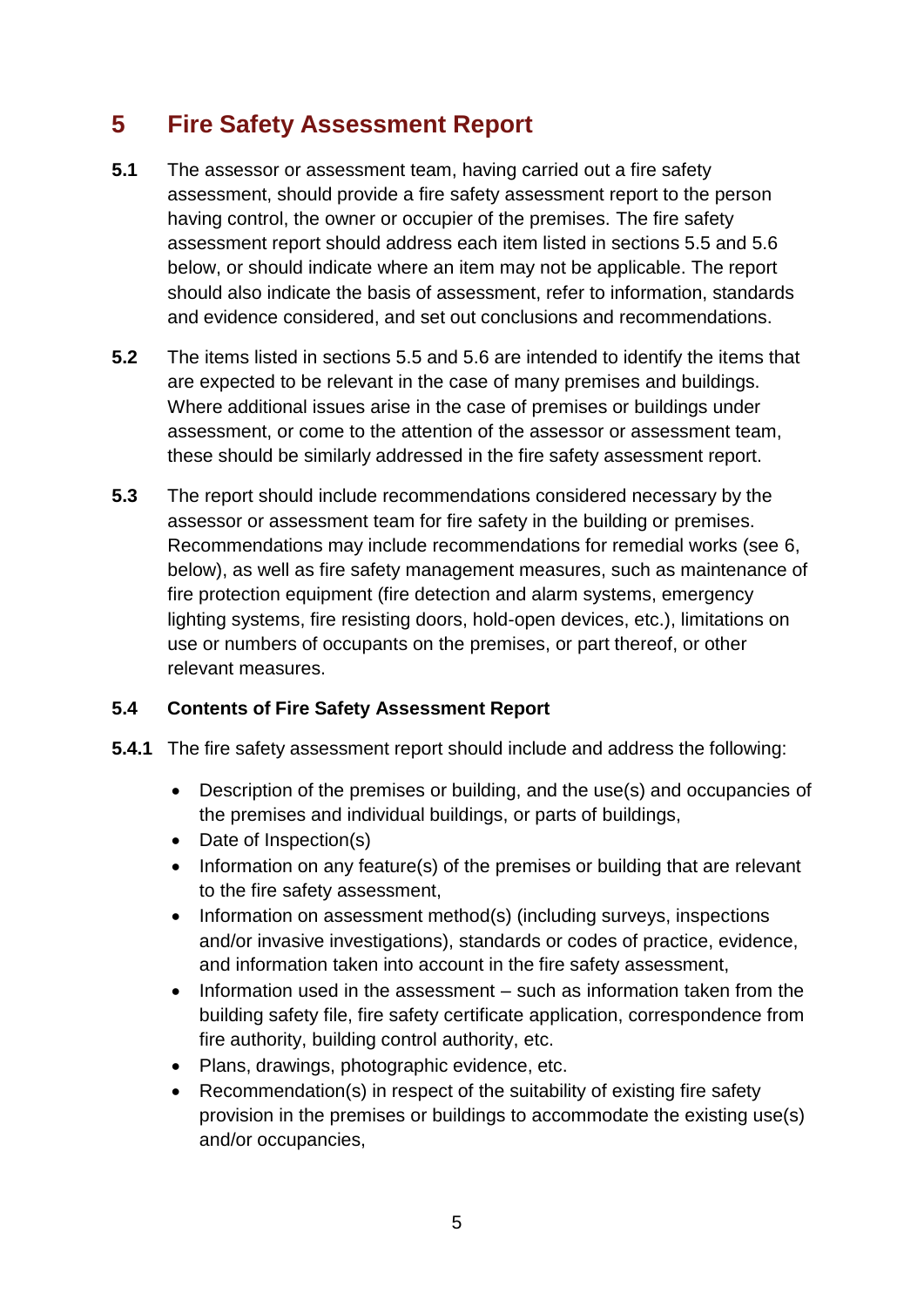- Recommendations in respect of any remedial works (see 5.7, below) considered necessary for use of the premises and buildings to accommodate the existing use(s) and/or occupancies.
- Recommendations for interim compensatory fire safety works or measures (see 5.8, below), where these are considered necessary and adequate to permit continued use of the premises, pending completion of remedial works,
- Recommendations for fire safety management measures to be implemented, or conditions to be observed in using the premises – for example:
	- o maximum occupant numbers for the premises, or part thereof,
	- o conditions for use of individual buildings, storeys, or rooms,
	- o provisions for management of fire safety in the building, or
	- o on-going maintenance of fire protection facilities and systems.
- A report summary, including the items indicated at Appendix A.
- **5.4.2** Where the assessor or assessment team considers that the danger to life or safety of persons, in the event of fire, is sufficiently serious, the report should recommend that use of premises, buildings, or part thereof, should be restricted or discontinued, until specified works or measures have been carried out and certified.

#### **5.5 Buildings or Premises**

- **5.5.1** The fire safety assessment should include consideration of the following:
	- numbers of persons habitually resorting in buildings or accommodated therein,
	- adequacy of means of egress from buildings for all occupants, including horizontal escape routes and vertical escape routes,
	- appliances or fittings (systems and equipment) for
		- o automatic detection of an outbreak of fire,
		- $\circ$  giving warning to persons in case of fire,
		- o securing that means of escape can be safely and effectively used at all times,
		- o enabling the occupants to escape on the occurrence of a fire,
		- o emergency lighting systems,
		- o extinguishing fires occurring in buildings,
	- power supplies and lighting systems with which buildings are provided (defects, adequacy and maintenance),
	- heating or ventilation systems with which buildings are provided (defects and maintenance),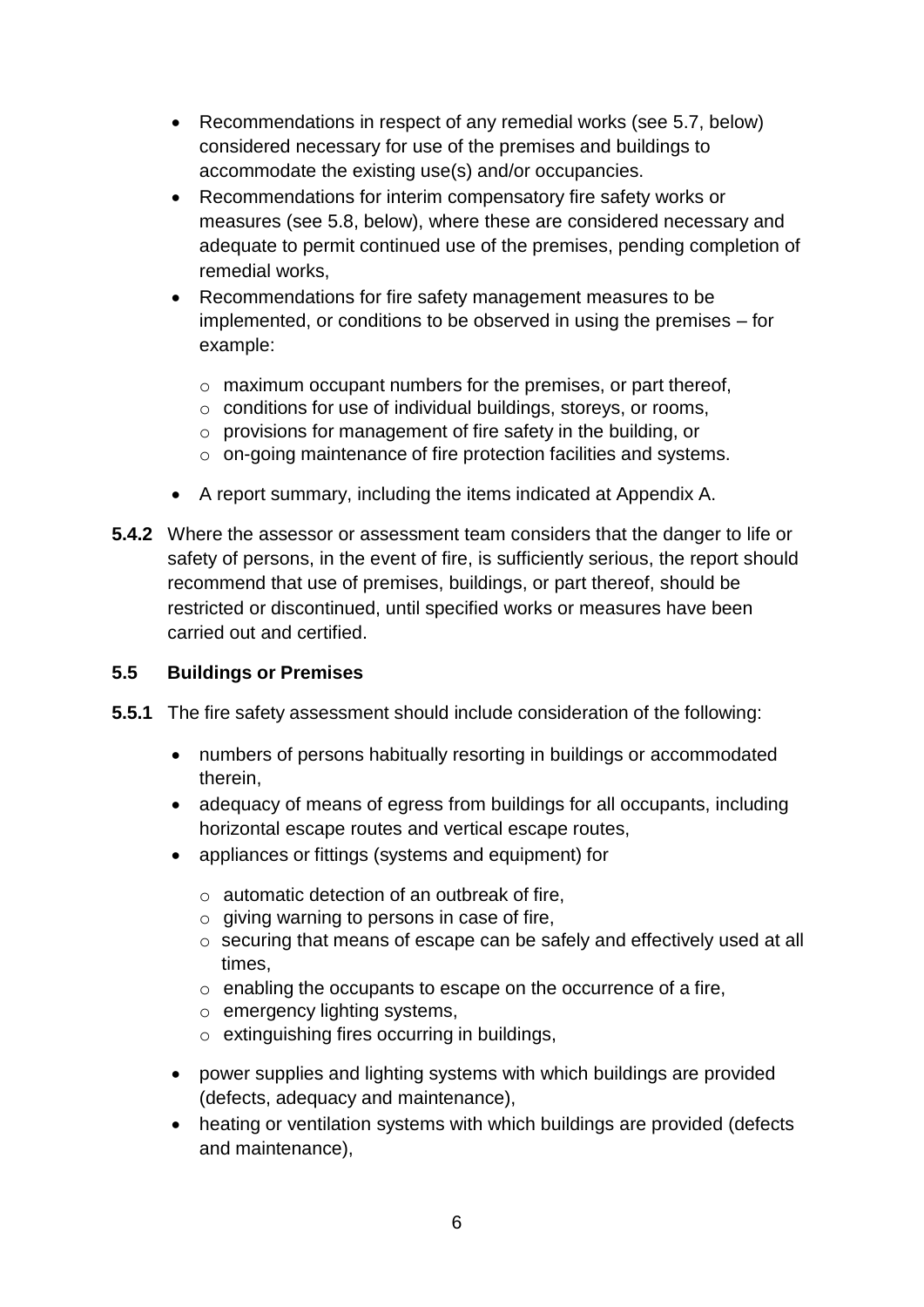- the flammable nature of the materials of which buildings are made, including internal linings and external cladding system[s1,](#page-8-0)
- the flammable nature of the furniture, furnishings and fittings in premises and buildings,
- the flammable, explosive or potentially explosive nature of anything used, stored or deposited in premises and buildings,
- structural fire precautions:
	- o elements of structure,
	- o compartmentation,
	- o provision of fire/smoke dampers,
	- o separation of escape routes, etc.
- the potential for a fire therein to spread rapidly within buildings or to other buildings or premises,
- access and facilities for the fire and rescue service,
- any special risks for example, handling or processing of dangerous substances, or highly flammable materials, car stackers, transformers, switchgear rooms,
- $\bullet$  services in the building for example, natural gas, liquefied petroleum gas, oil.
- any other relevant consideration.

#### **5.6 Fire Safety Management of Premises**

- **5.6.1** The fire safety assessment should consider the fire safety management of premises, and compliance with section 18(2), including arrangements for
	- ensuring, as far as reasonably practicable, the safety of persons on premises in the event of an outbreak of fire whether such outbreak has occurred or not,
	- management duties, including appointing a responsible person to take charge of a fire safety programme, to see that they are met,
	- record keeping including details of the fire safety management system and fire safety programme, fire prevention, training, drills, escape routes, inspection & maintenance, and assistance for fire services,
	- measures to guard against the outbreak of fire including fire prevention, including good housekeeping practices, periodic inspections, identification and elimination of fire hazards inside and outside the building, and application of safety procedures,

<span id="page-8-0"></span><sup>1</sup>Guidance on fire safety assessment in respect of outer cladding of a wall construction with a drained and/or ventilated cavity, on existing buildings, is given in Fire safety guidance note 01 of 2017 **Assessing existing cladding systems in buildings of more than six storeys, or more than 18m in height** (December, 2017), issued by the Department of Housing, Planning and Local Government.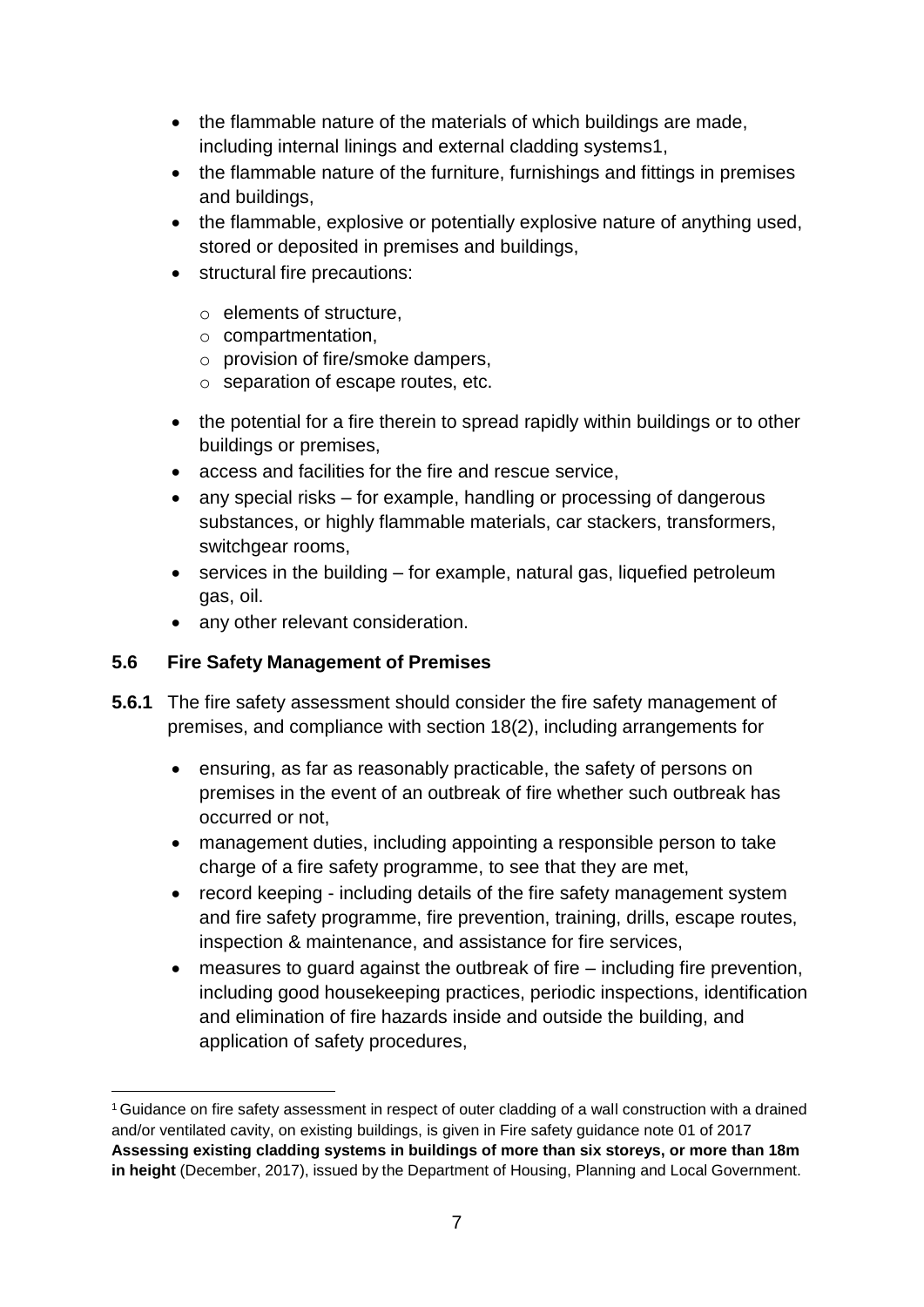- provision of fire safety measures and fire safety procedures for ensuring the safety of persons on premises, and ensuring that measures and procedures are applied at all material times,
- staff training what to do before, during and after an outbreak of fire or other emergency,
- provision of notices as to the procedure which should be followed in the event of fire,
- emergency evacuation plans,
- personal emergency evacuation plans (PEEPs), where required,
- control of work on the premises,
- fire and evacuation drills,
- maintenance of escape routes,
- periodic inspection and maintenance of fire protection equipment,
- providing assistance to fire and rescue services, and,
- emergency planning,
- any other relevant consideration.

Evidence in this regard may be available from sources such as a survey of premises or buildings, discussions with management or staff, residents or occupants, fire safety register for premises, records of training provided for staff, or other records or documents.

- **5.6.2** Where premises are occupied by multiple owners, occupiers or tenants, the assessment should include consideration of liaison between owners, occupiers or tenants, information sharing on any significant issues affecting fire safety on the premises, and co-ordinated arrangements for fire safety for the premises.
- **5.6.3** Guidance on fire safety management of premises may be found in the **Fire Safety Guide for Building Owners and Operators - Guide for persons with responsibilities under section 18(2) Fire Services Acts 1981 and 2003** – to be published by the Department of Housing, Local Government and Heritage.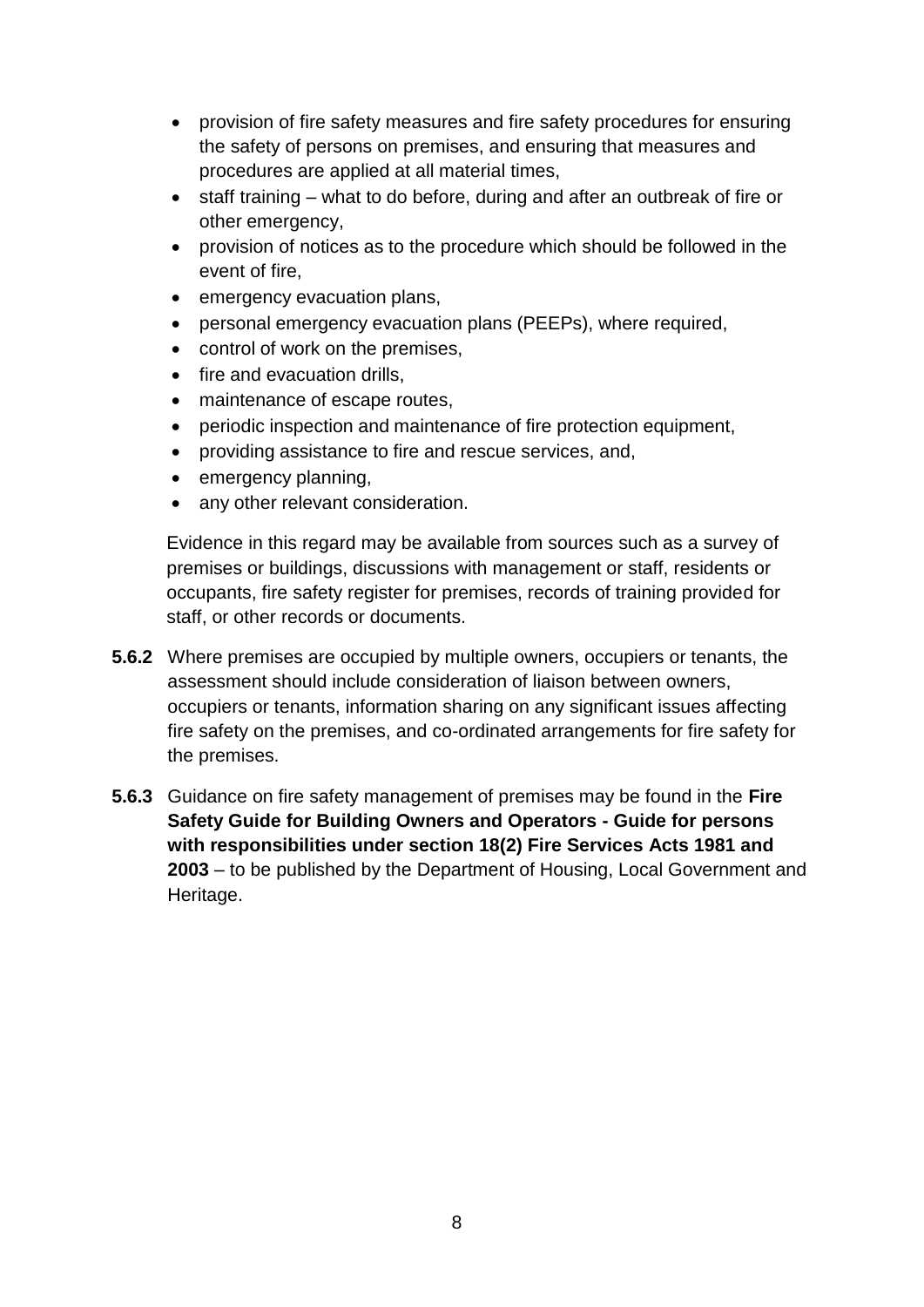### <span id="page-10-0"></span>**6 Remedial Works**

- **6.1** The assessor or assessment team should consider whether remedial works or other fire safety measures are necessary. In considering the need for, and the extent of, any remedial works or other fire safety measures, the assessor or assessment team should take account of the nature and degree of any identified non-compliance with relevant standards, as well as the building construction and the use(s) and/or occupancies to which premises are put. The requirement for remedial works or other recommended measures may be greater in the case of premises providing sleeping accommodation, multistorey or complex premises, and premises habitually accommodating large numbers of people, than in the case of other premises – for example, buildings of single storey construction, with low numbers of occupants, without sleeping accommodation.
- **6.2** Remedial works may be intended to bring identified non-compliance into compliance with relevant standards. Where this is not practicable, alternative proposals for works which provide an equivalent level of fire safety may be considered. In such cases, it is advised that the assessor or assessment team consults with the relevant fire authority.
- **6.3** The assessor or assessment team may consider that use of premises, buildings, or part thereof should be restricted or discontinued until specified remedial works have been completed (see 5.4.2, above).
- **6.4** Where remedial works are recommended, and where it is proposed that the premises or buildings will remain in operation while works are carried out, the works should be completed in a timely fashion, without undue delay. Where a fire safety assessment has been required by a person authorised by a fire authority, it may be necessary to agree a proposed schedule for works with the fire authority.
- **6.5** Where it is proposed that the building or premises will remain in occupation or operation while works are carried out, consideration may be given to interim compensatory fire safety measures, to provide an adequate level of fire safety to facilitate continued use (see 7, below).
- **6.6** Any remedial works should comply with the requirements of the Building Regulations and Building Control Regulations. Where such remedial works constitute a material alteration it should be noted that the Building Regulations also apply to every part of a building affected by works in connection with the material alteration, but only to the extent of prohibiting any works which would cause a new or greater contravention, in such buildings, of any of the Regulations.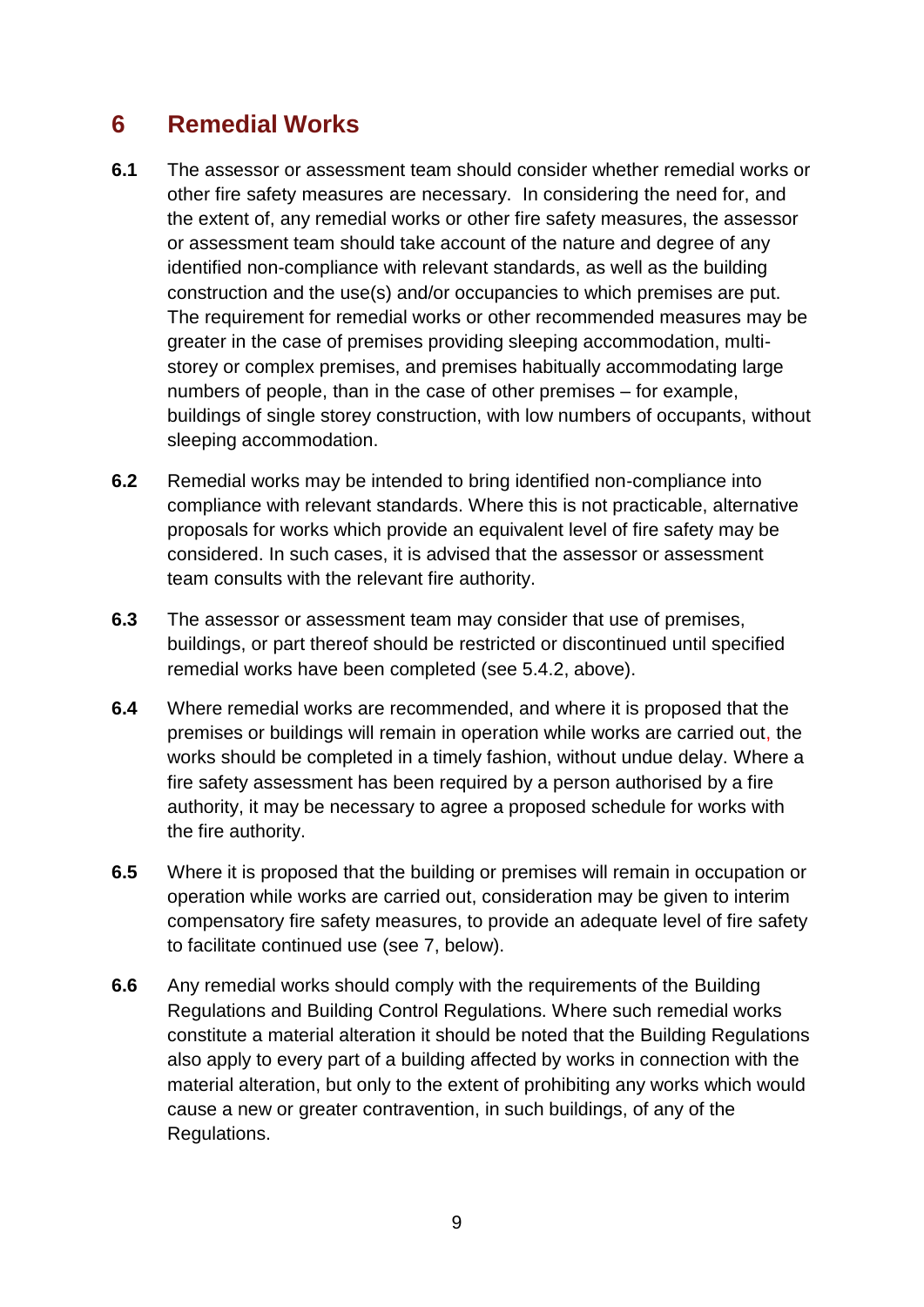This provision does not require extra work to ensure compliance in other parts of the building, but prohibits material alterations that may cause greater noncompliance with the Regulations.

**6.7** Such remedial works may also require a commencement notice, fire safety certificate, certificate of compliance on completion – refer to the Building Control Regulations, 1997 - 2021.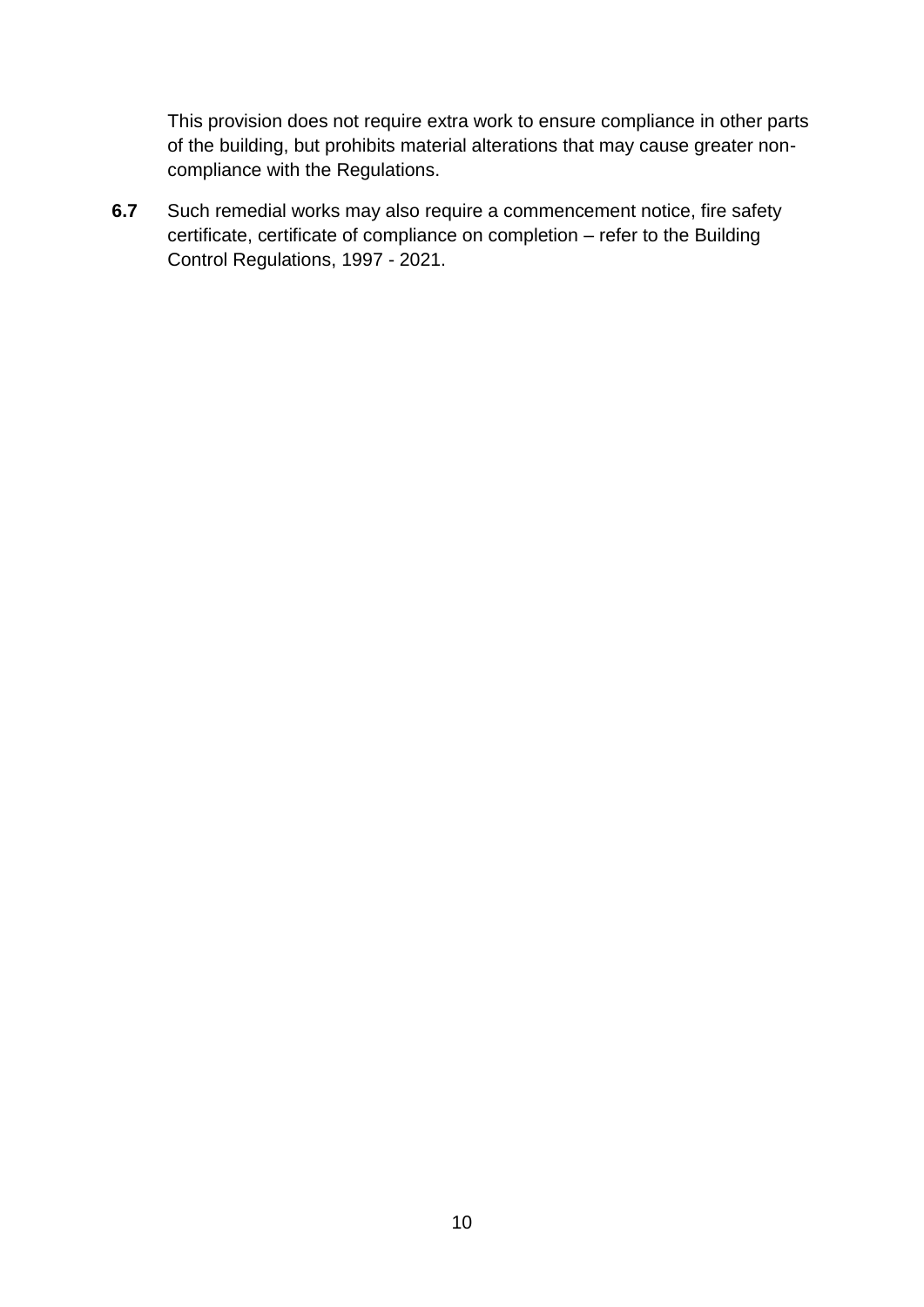## <span id="page-12-0"></span>**7 Interim Compensatory Fire Safety Measures**

Where remedial works have been identified in the fire safety assessment, and it is intended to continue to use the building while these remedial works are under way, interim compensatory fire safety measures and precautions may be considered, where these are adequate to facilitate continued use.

It is important to note that whilst these measures may be acceptable in the shortterm to facilitate the continued use of the building, they are not to be viewed as a long-term solution. In general, the purpose of interim compensatory measures will be to provide an acceptable level of fire safety in the building, pending completion of remedial works, and the premises or building concerned should not be used without the implementation of the interim compensatory measures recommended by the assessor or assessment team.

Where interim compensatory fire safety measures are proposed, it is advised that the assessor or assessment team consults with the relevant fire authority.

Interim measures that may be considered include:

- $\bullet$  closure of part(s) of the premises
- $\bullet$  enhanced provisions for management of fire safety for example, limitations on occupant numbers,
- provision of self-contained smoke or heat alarms, or provision of a fire warden, as a temporary measure, in advance of provision of a fire detection and alarm system,
- temporary fire resisting construction,
- fixed extinguishing equipment,
- updated certification of existing systems,
- gas detection,
- any other relevant, specific proposal.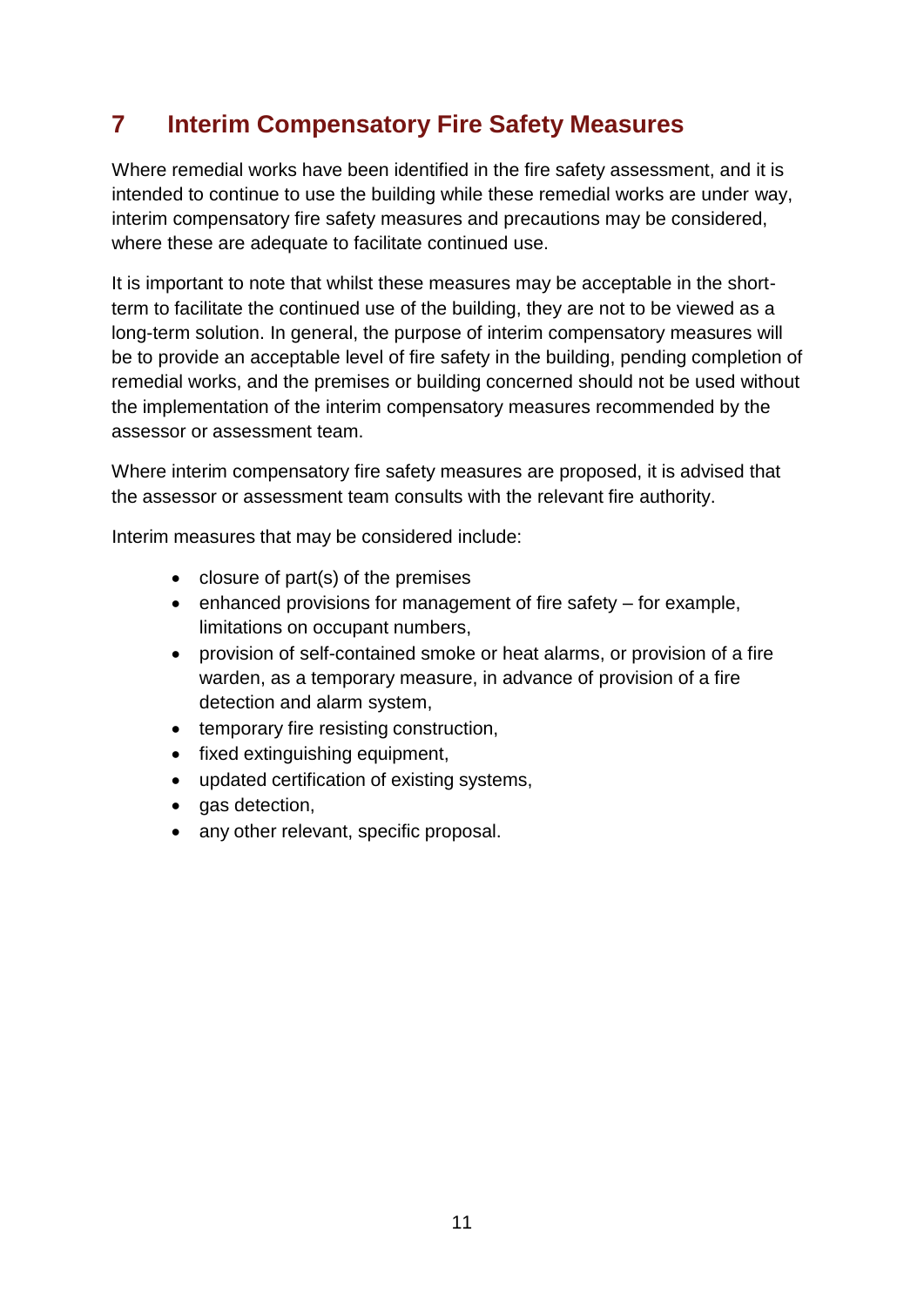# <span id="page-13-0"></span>**Appendix A**

| Fire Safety Assessment - Premises Information Summary                                                                                                                                                                                                                               |  |  |  |  |
|-------------------------------------------------------------------------------------------------------------------------------------------------------------------------------------------------------------------------------------------------------------------------------------|--|--|--|--|
| Name of premises or building (including any<br>alias)                                                                                                                                                                                                                               |  |  |  |  |
| Address, including Eircode                                                                                                                                                                                                                                                          |  |  |  |  |
| Person for whom the report is provided – may<br>be the person having control of premises,<br>owner or occupier of building.                                                                                                                                                         |  |  |  |  |
| Approximate floor area of premises or<br>building(s) $(m^2)$                                                                                                                                                                                                                        |  |  |  |  |
| Description of type of premises or building<br>(including map/photograph/drawings as<br>appropriate) – for example, number of storeys,<br>height of building, general form of construction<br>(concrete block, timber frame construction,<br>timber floor, external cladding), etc. |  |  |  |  |
| $Use(s)$ of premises or buildings $-$ for example,<br>sleeping accommodation, assembly use,<br>residential (flats), hotel, etc.                                                                                                                                                     |  |  |  |  |
| Number of occupants:                                                                                                                                                                                                                                                                |  |  |  |  |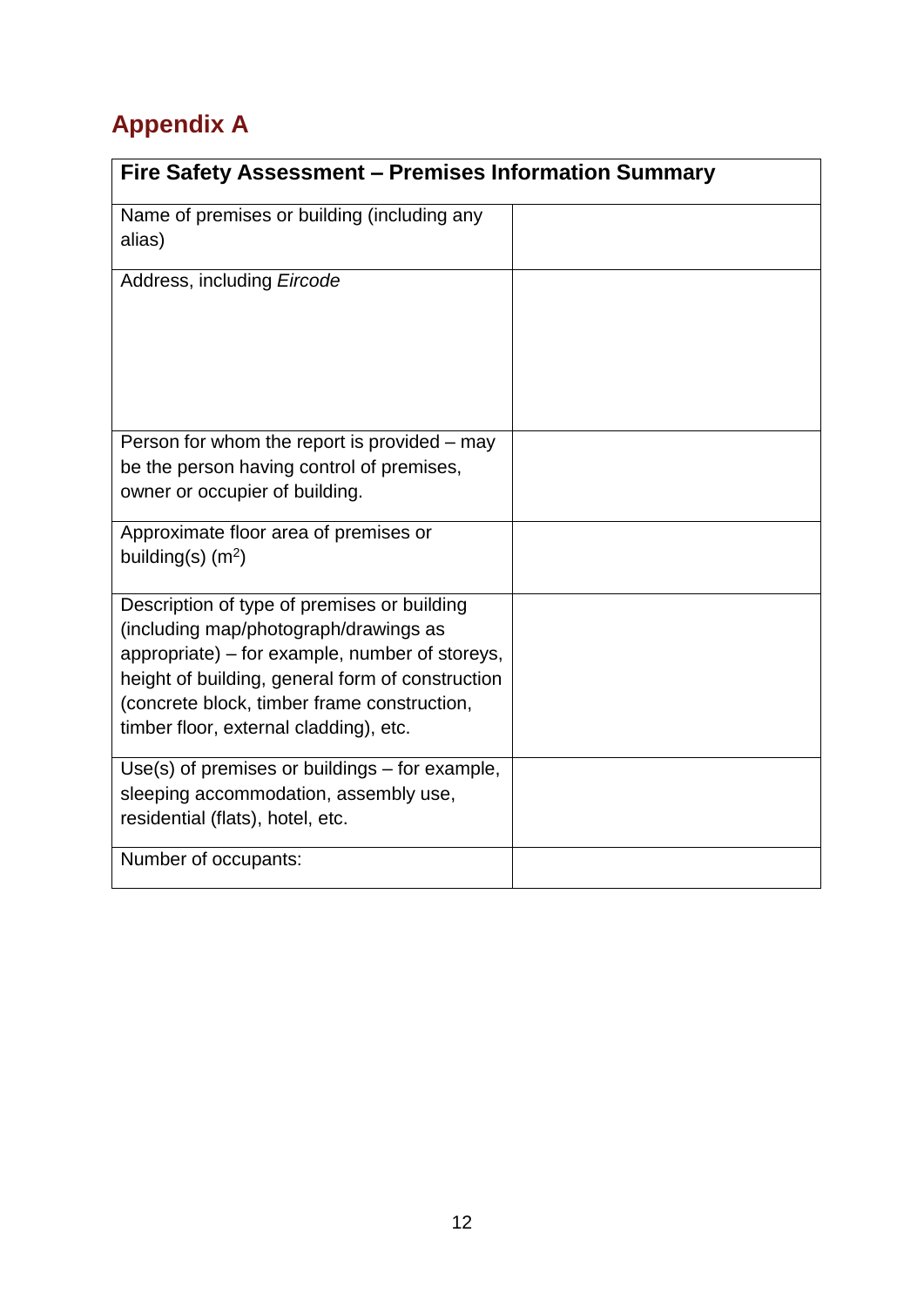| Name of premises or buildings to which this fire safety assessment applies<br>Tick box(es)<br>as<br>appropriate,<br>or indicate<br>notapplicable<br>I confirm that I have carried out a fire safety assessment of these premises or<br>buildings.<br>I attach my report on the fire safety assessment of the premises or buildings.<br>The fire safety provision in the premises or buildings is suitable to accommodate<br>The fire safety provision in the premises or buildings is not suitable to accommodate<br>The building will require remedial works<br>Details of remedial works are set out in appendix  to the fire safety assessment<br>report.<br>The premises or building will require interim compensatory fire safety works or<br>measures - to permit use of the building, pending completion of remedial works.<br>Details of interim compensatory works are set out in appendix  to the fire safety<br>assessment report.<br>Fire safety management conditions to be observed in using the premises or building<br>are set out in appendix  to the fire safety assessment report.<br>The assessment method(s) and considerations used in preparation of this fire safety<br>assessment are set out in the report.<br>Qualification:<br>Signature:<br>Professional body registration number:<br>Print name:<br>Date: | Fire Safety Assessment - Summary of contents |  |  |  |  |  |
|-----------------------------------------------------------------------------------------------------------------------------------------------------------------------------------------------------------------------------------------------------------------------------------------------------------------------------------------------------------------------------------------------------------------------------------------------------------------------------------------------------------------------------------------------------------------------------------------------------------------------------------------------------------------------------------------------------------------------------------------------------------------------------------------------------------------------------------------------------------------------------------------------------------------------------------------------------------------------------------------------------------------------------------------------------------------------------------------------------------------------------------------------------------------------------------------------------------------------------------------------------------------------------------------------------------------------------------------|----------------------------------------------|--|--|--|--|--|
|                                                                                                                                                                                                                                                                                                                                                                                                                                                                                                                                                                                                                                                                                                                                                                                                                                                                                                                                                                                                                                                                                                                                                                                                                                                                                                                                         |                                              |  |  |  |  |  |
|                                                                                                                                                                                                                                                                                                                                                                                                                                                                                                                                                                                                                                                                                                                                                                                                                                                                                                                                                                                                                                                                                                                                                                                                                                                                                                                                         |                                              |  |  |  |  |  |
|                                                                                                                                                                                                                                                                                                                                                                                                                                                                                                                                                                                                                                                                                                                                                                                                                                                                                                                                                                                                                                                                                                                                                                                                                                                                                                                                         |                                              |  |  |  |  |  |
|                                                                                                                                                                                                                                                                                                                                                                                                                                                                                                                                                                                                                                                                                                                                                                                                                                                                                                                                                                                                                                                                                                                                                                                                                                                                                                                                         |                                              |  |  |  |  |  |
|                                                                                                                                                                                                                                                                                                                                                                                                                                                                                                                                                                                                                                                                                                                                                                                                                                                                                                                                                                                                                                                                                                                                                                                                                                                                                                                                         |                                              |  |  |  |  |  |
|                                                                                                                                                                                                                                                                                                                                                                                                                                                                                                                                                                                                                                                                                                                                                                                                                                                                                                                                                                                                                                                                                                                                                                                                                                                                                                                                         |                                              |  |  |  |  |  |
|                                                                                                                                                                                                                                                                                                                                                                                                                                                                                                                                                                                                                                                                                                                                                                                                                                                                                                                                                                                                                                                                                                                                                                                                                                                                                                                                         |                                              |  |  |  |  |  |
|                                                                                                                                                                                                                                                                                                                                                                                                                                                                                                                                                                                                                                                                                                                                                                                                                                                                                                                                                                                                                                                                                                                                                                                                                                                                                                                                         |                                              |  |  |  |  |  |
|                                                                                                                                                                                                                                                                                                                                                                                                                                                                                                                                                                                                                                                                                                                                                                                                                                                                                                                                                                                                                                                                                                                                                                                                                                                                                                                                         |                                              |  |  |  |  |  |
|                                                                                                                                                                                                                                                                                                                                                                                                                                                                                                                                                                                                                                                                                                                                                                                                                                                                                                                                                                                                                                                                                                                                                                                                                                                                                                                                         |                                              |  |  |  |  |  |
|                                                                                                                                                                                                                                                                                                                                                                                                                                                                                                                                                                                                                                                                                                                                                                                                                                                                                                                                                                                                                                                                                                                                                                                                                                                                                                                                         |                                              |  |  |  |  |  |
|                                                                                                                                                                                                                                                                                                                                                                                                                                                                                                                                                                                                                                                                                                                                                                                                                                                                                                                                                                                                                                                                                                                                                                                                                                                                                                                                         |                                              |  |  |  |  |  |
|                                                                                                                                                                                                                                                                                                                                                                                                                                                                                                                                                                                                                                                                                                                                                                                                                                                                                                                                                                                                                                                                                                                                                                                                                                                                                                                                         |                                              |  |  |  |  |  |
|                                                                                                                                                                                                                                                                                                                                                                                                                                                                                                                                                                                                                                                                                                                                                                                                                                                                                                                                                                                                                                                                                                                                                                                                                                                                                                                                         |                                              |  |  |  |  |  |
|                                                                                                                                                                                                                                                                                                                                                                                                                                                                                                                                                                                                                                                                                                                                                                                                                                                                                                                                                                                                                                                                                                                                                                                                                                                                                                                                         |                                              |  |  |  |  |  |
|                                                                                                                                                                                                                                                                                                                                                                                                                                                                                                                                                                                                                                                                                                                                                                                                                                                                                                                                                                                                                                                                                                                                                                                                                                                                                                                                         |                                              |  |  |  |  |  |
|                                                                                                                                                                                                                                                                                                                                                                                                                                                                                                                                                                                                                                                                                                                                                                                                                                                                                                                                                                                                                                                                                                                                                                                                                                                                                                                                         |                                              |  |  |  |  |  |
|                                                                                                                                                                                                                                                                                                                                                                                                                                                                                                                                                                                                                                                                                                                                                                                                                                                                                                                                                                                                                                                                                                                                                                                                                                                                                                                                         |                                              |  |  |  |  |  |
|                                                                                                                                                                                                                                                                                                                                                                                                                                                                                                                                                                                                                                                                                                                                                                                                                                                                                                                                                                                                                                                                                                                                                                                                                                                                                                                                         |                                              |  |  |  |  |  |
|                                                                                                                                                                                                                                                                                                                                                                                                                                                                                                                                                                                                                                                                                                                                                                                                                                                                                                                                                                                                                                                                                                                                                                                                                                                                                                                                         |                                              |  |  |  |  |  |
|                                                                                                                                                                                                                                                                                                                                                                                                                                                                                                                                                                                                                                                                                                                                                                                                                                                                                                                                                                                                                                                                                                                                                                                                                                                                                                                                         |                                              |  |  |  |  |  |
|                                                                                                                                                                                                                                                                                                                                                                                                                                                                                                                                                                                                                                                                                                                                                                                                                                                                                                                                                                                                                                                                                                                                                                                                                                                                                                                                         |                                              |  |  |  |  |  |
|                                                                                                                                                                                                                                                                                                                                                                                                                                                                                                                                                                                                                                                                                                                                                                                                                                                                                                                                                                                                                                                                                                                                                                                                                                                                                                                                         |                                              |  |  |  |  |  |
|                                                                                                                                                                                                                                                                                                                                                                                                                                                                                                                                                                                                                                                                                                                                                                                                                                                                                                                                                                                                                                                                                                                                                                                                                                                                                                                                         |                                              |  |  |  |  |  |
|                                                                                                                                                                                                                                                                                                                                                                                                                                                                                                                                                                                                                                                                                                                                                                                                                                                                                                                                                                                                                                                                                                                                                                                                                                                                                                                                         |                                              |  |  |  |  |  |
|                                                                                                                                                                                                                                                                                                                                                                                                                                                                                                                                                                                                                                                                                                                                                                                                                                                                                                                                                                                                                                                                                                                                                                                                                                                                                                                                         |                                              |  |  |  |  |  |
|                                                                                                                                                                                                                                                                                                                                                                                                                                                                                                                                                                                                                                                                                                                                                                                                                                                                                                                                                                                                                                                                                                                                                                                                                                                                                                                                         |                                              |  |  |  |  |  |
|                                                                                                                                                                                                                                                                                                                                                                                                                                                                                                                                                                                                                                                                                                                                                                                                                                                                                                                                                                                                                                                                                                                                                                                                                                                                                                                                         |                                              |  |  |  |  |  |
|                                                                                                                                                                                                                                                                                                                                                                                                                                                                                                                                                                                                                                                                                                                                                                                                                                                                                                                                                                                                                                                                                                                                                                                                                                                                                                                                         |                                              |  |  |  |  |  |
|                                                                                                                                                                                                                                                                                                                                                                                                                                                                                                                                                                                                                                                                                                                                                                                                                                                                                                                                                                                                                                                                                                                                                                                                                                                                                                                                         |                                              |  |  |  |  |  |
|                                                                                                                                                                                                                                                                                                                                                                                                                                                                                                                                                                                                                                                                                                                                                                                                                                                                                                                                                                                                                                                                                                                                                                                                                                                                                                                                         |                                              |  |  |  |  |  |
|                                                                                                                                                                                                                                                                                                                                                                                                                                                                                                                                                                                                                                                                                                                                                                                                                                                                                                                                                                                                                                                                                                                                                                                                                                                                                                                                         |                                              |  |  |  |  |  |
|                                                                                                                                                                                                                                                                                                                                                                                                                                                                                                                                                                                                                                                                                                                                                                                                                                                                                                                                                                                                                                                                                                                                                                                                                                                                                                                                         |                                              |  |  |  |  |  |
|                                                                                                                                                                                                                                                                                                                                                                                                                                                                                                                                                                                                                                                                                                                                                                                                                                                                                                                                                                                                                                                                                                                                                                                                                                                                                                                                         |                                              |  |  |  |  |  |
|                                                                                                                                                                                                                                                                                                                                                                                                                                                                                                                                                                                                                                                                                                                                                                                                                                                                                                                                                                                                                                                                                                                                                                                                                                                                                                                                         |                                              |  |  |  |  |  |
|                                                                                                                                                                                                                                                                                                                                                                                                                                                                                                                                                                                                                                                                                                                                                                                                                                                                                                                                                                                                                                                                                                                                                                                                                                                                                                                                         |                                              |  |  |  |  |  |
|                                                                                                                                                                                                                                                                                                                                                                                                                                                                                                                                                                                                                                                                                                                                                                                                                                                                                                                                                                                                                                                                                                                                                                                                                                                                                                                                         |                                              |  |  |  |  |  |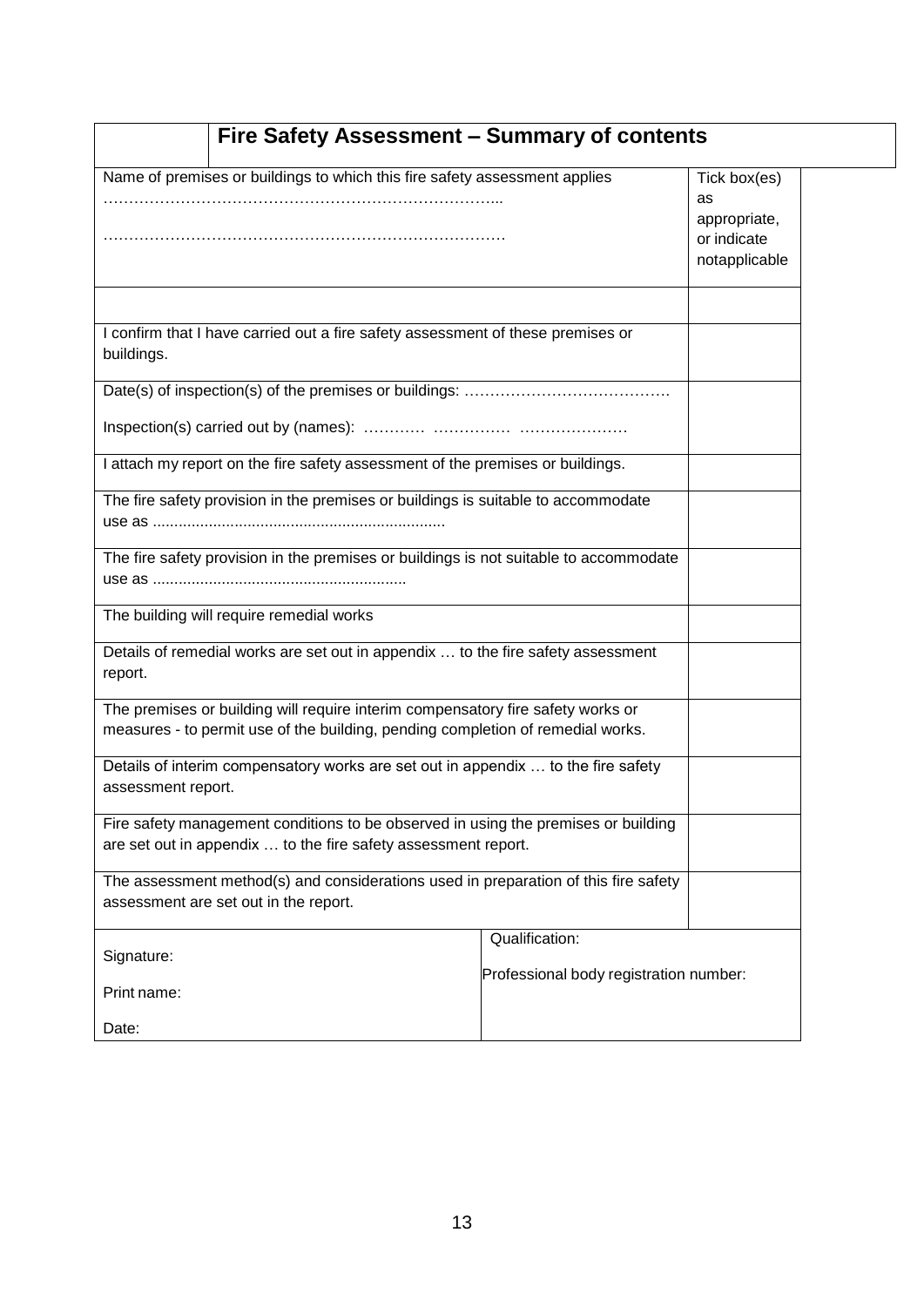## <span id="page-15-0"></span>**Appendix B Codes of Practice and Guides to Fire Safety**

- Code of Practice for the Management of Fire Safety in Places of Assembly (1989)
- Code of Practice for Fire Safety of Furnishings and Fittings in Places of Assembly (1989)
- Guide to Fire Precautions in Existing Hotels, Guesthouses and Similar Premises (1989)
- Guide to Fire Safety in Flats, Bedsitters and Apartments (Existing) (1994)
- Guide to Fire Safety in Existing Nursing Homes and Similar Type Premises (1996)
- Code of Practice for Fire Safety at Indoor Concerts (1998)
- Guide to Fire Safety in Fire Safety in Hostels (1998)
- Guide to Fire Safety in Fire Safety in Preschools (1999)
- Guide to Fire Safety in Guest Accommodation (1999)
- Code of Practice for Fire Safety in New and Existing Community Dwelling Houses (2017)